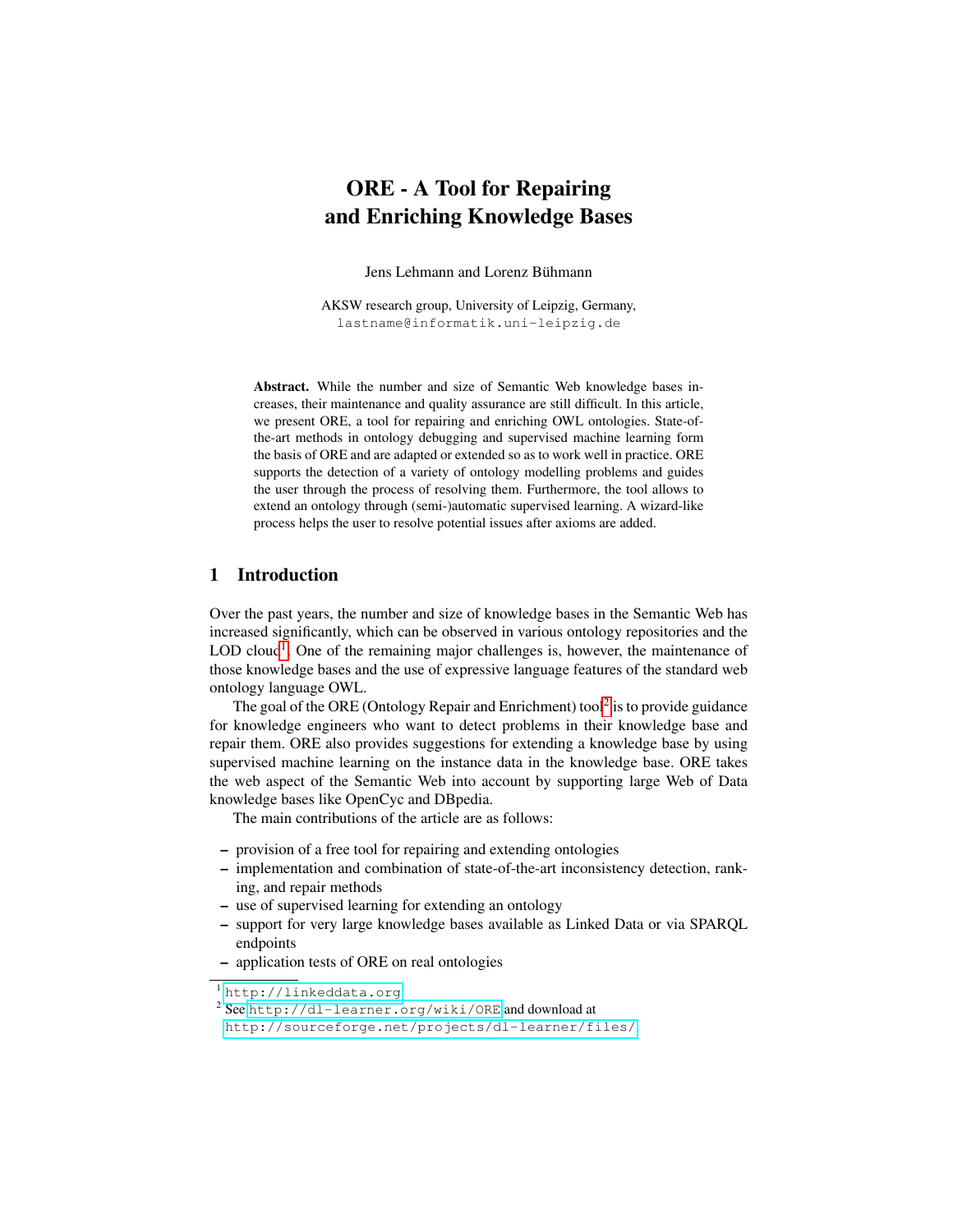The article is structured as follows: In Section [2,](#page-1-0) we cover the necessary foundations in the involved research disciplines such as description logics (DLs), ontology debugging, and learning in OWL. Section [3](#page-3-0) describes how ontology debugging methods were implemented and adapted in ORE. Similarly, Section [4](#page-5-0) shows how an existing framework for ontology learning was incorporated. In Section [5,](#page-6-0) we describe the structure of the ORE user interface. The evaluation of both, the repair and enrichment part, is given in Section [6.](#page-9-0) Related work is presented in Section [7](#page-12-0) followed by our final conclusions in Section [8.](#page-14-0)

### <span id="page-1-0"></span>2 Preliminaries

We give a brief introduction into DLs and OWL as the underlying formalism, recapitulate the state of the art in ontology debugging and give the definition of the class learning problem in ontologies.

#### 2.1 Description Logics and OWL

DLs are usually decidable fragments of first order logic and have a variable-free syntax. The standard ontology language OWL 2 is based on the DL  $\mathcal{SROLQ}$ . We briefly introduce it and refer to [\[12\]](#page-15-0) for details.

In  $\mathcal{SROTQ}$ , three sets are used as the base for modelling: *individual* names  $N_I$ , *concept* names  $N_C$  (called classes in OWL), and *role* names (object properties)  $N_R$ . By convention, we will use  $A, B$  (possibly with subscripts) for concept names, r for role names, a for individuals, and C, D for complex concepts. Using those basic sets, we can inductively build complex concepts using the following constructors:

> $A \mid \top \mid \bot \mid \{a\} \mid C \sqcap D \mid C \sqcup D$  $|\exists r.\mathtt{Self} | \exists r.C | \forall r.C | \leq n r.c | \geq n r.C$

For instance, Man∏∃hasChild.Female is a complex concept describing a man who has a daughter. A *DL knowledge base* consists of a set of *axioms*. The signature of a knowledge base (an axiom  $\alpha$ ) is the set S ( $Sig(\alpha)$ ) of atomic concepts, atomic roles and individuals that occur in the knowledge base (in  $\alpha$ ). We will only mention two kinds of axioms explicitly: Axioms of the form  $C \sqsubseteq D$  are called *general inclusion axioms*. An axiom of the form  $C \equiv D$  is called *equivalence axiom*. In the special case that C is a concept name, we call the axiom a *definition*.

Apart from *explicit* knowledge, we can deduce *implicit* knowledge from a knowledge base. *Inference/reasoning algorithms* extract such implicit knowledge. Typical reasoning tasks are:

- instance check  $\mathcal{K} \models C(a)$ ? (Does a belong to C?)
- retrieval  $R_K(C)$ ? (Determine all instances of C.)
- subsumption  $C \sqsubseteq_K D$ ? (Is C more specific than D?)
- inconsistency  $K \models$  false? (Does K contain contradictions?)
- satisfiability  $C \equiv_K \perp$ ? (Can C have an instance?)
- incoherence  $\exists C$  ( $C \equiv_K \bot$ )? (Does K contain an unsatisfiable class?)

Throughout the paper, we use the words ontology and knowledge base as well as complex concept and class expression synonymously.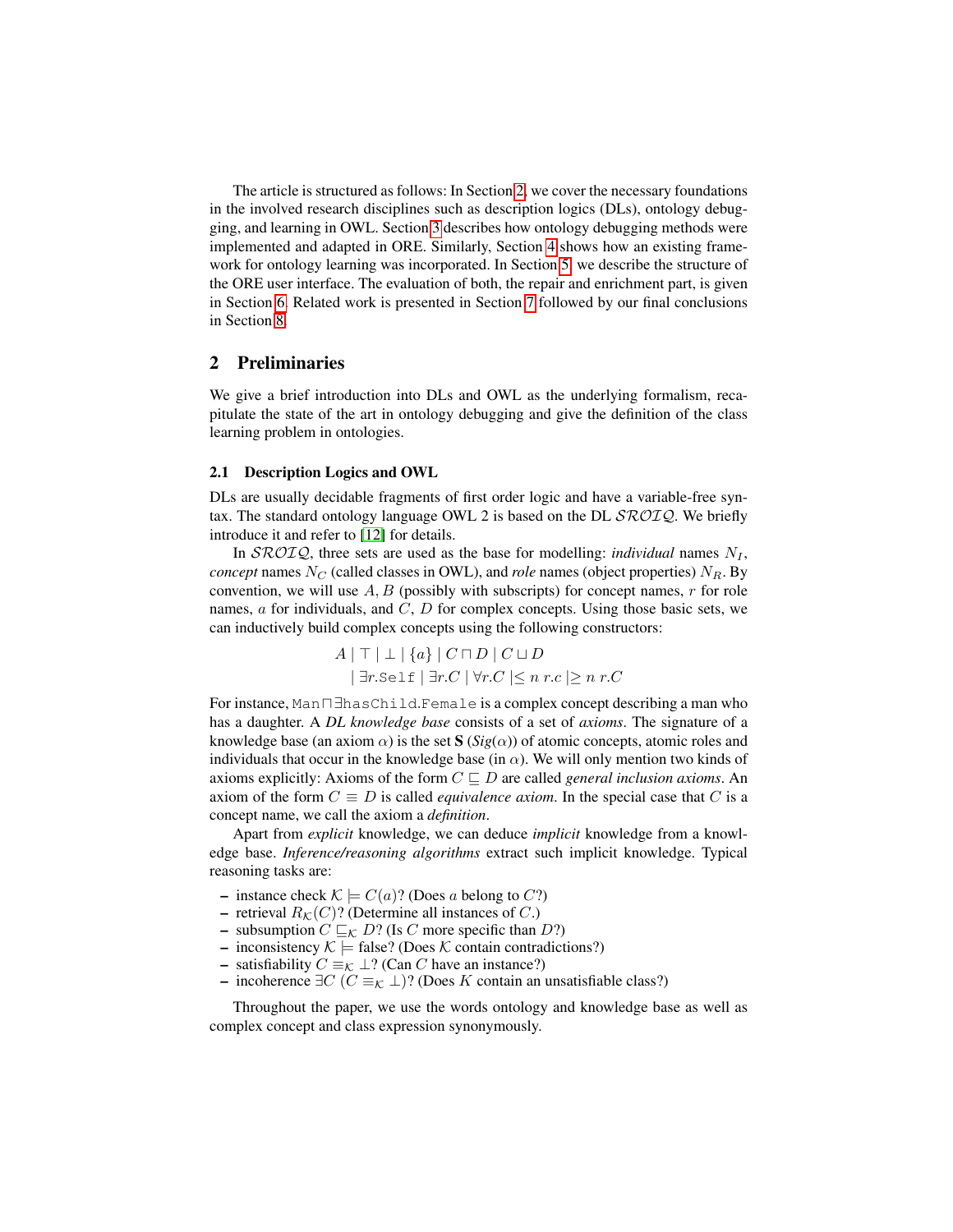### <span id="page-2-2"></span>2.2 Ontology Debugging

Finding and understanding undesired entailments such as unsatisfiable classes or inconsistency can be a difficult or impossible task without tool support. Even in ontologies with a small number of logical axioms, there can be several, non-trivial causes for an entailment. Therefore, interest in finding explanations for such entailments has increased in recent years. One of the most usual kinds of explanations are *justifications* [\[15\]](#page-15-1). A justification for an entailment is a minimal subset of axioms with respect to a given ontology, that is sufficient for the entailment to hold. More formally, let  $O$  be a given ontology with  $\mathcal{O} \models \eta$ , then  $\mathcal J$  is a justification for  $\eta$  if  $\mathcal J \models \eta$ , and for all  $\mathcal J' \subset \mathcal J$ ,  $\mathcal{J}' \not\models \eta$ . In the meantime, there is support for the detection of potentially overlapping justifications in tools like Protégé<sup>[3](#page-2-0)</sup> and Swoop<sup>[4](#page-2-1)</sup>. Justifications allow the user to focus on a small subset of the ontology for fixing a problem. However, even such a subset can be complex, which has spurred interest in computing *fine-grained* justifications [\[11\]](#page-14-1) (in contrast to *regular* justifications). In particular, *laconic justifications* are those where the axioms do not contain superfluous parts and are as weak as possible. A subset of laconic justifications are *precise justifications*, which split larger axioms into several smaller axioms allowing minimally invasive repair.

A possible approach to increase the efficiency of computing justifications is module extraction [\[6\]](#page-14-2). Let  $\mathcal O$  be an ontology and  $\mathcal O' \subseteq \mathcal O$  a subset of axioms of  $\mathcal O$ .  $\mathcal O'$  is a module for an axiom  $\alpha$  with respect to  $\mathcal{O}$  if:  $\mathcal{O}' \models \alpha$  iff  $\mathcal{O} \models \alpha$ .  $\mathcal{O}'$  is a module for a signature S if for every axiom  $\alpha$  with  $Sig(\alpha) \subseteq S$ , we have that  $\mathcal{O}'$  is a module for  $\alpha$  with respect to  $\mathcal{O}$ . Intuitively, a module is an ontology fragment, which contains all relevant information in the ontology with respect to a given signature. One possibility to extract such a module is syntactic locality [\[6\]](#page-14-2). [\[30\]](#page-15-2) showed that such *locality-based modules* contain all justifications with respect to an entailment and can provide orderof-magnitude performance improvements.

### <span id="page-2-3"></span>2.3 The Class Learning Problem

The process of learning in logics, i.e. trying to find high level explanations for given data, is also called *inductive reasoning* as opposed to the deductive reasoning tasks we have introduced. The main difference is that in deductive reasoning it is formally shown whether a statement follows from a knowledge base, whereas in inductive learning we invent new statements. Learning problems, which are similar to the one we will analyse, have been investigated in *Inductive Logic Programming* [\[27\]](#page-15-3) and, in fact, the method presented here can be used to solve a variety of machine learning tasks apart from ontology engineering.

The considered supervised ontology learning problem is an adaption of the problem in *Inductive Logic Programming*. We learn a formal description of a class A from inferred instances in the ontology. Let a class name  $A \in N_C$  and an ontology  $O$  be given. We define the *class learning problem* as finding a class expression C such that  $R_{\mathcal{O}}(C) = R_{\mathcal{O}}(A)$ , i.e. C covers exactly all instances of A.

<span id="page-2-0"></span><sup>3</sup> <http://protege.stanford.edu>

<span id="page-2-1"></span><sup>4</sup> <http://www.mindswap.org/2004/SWOOP/>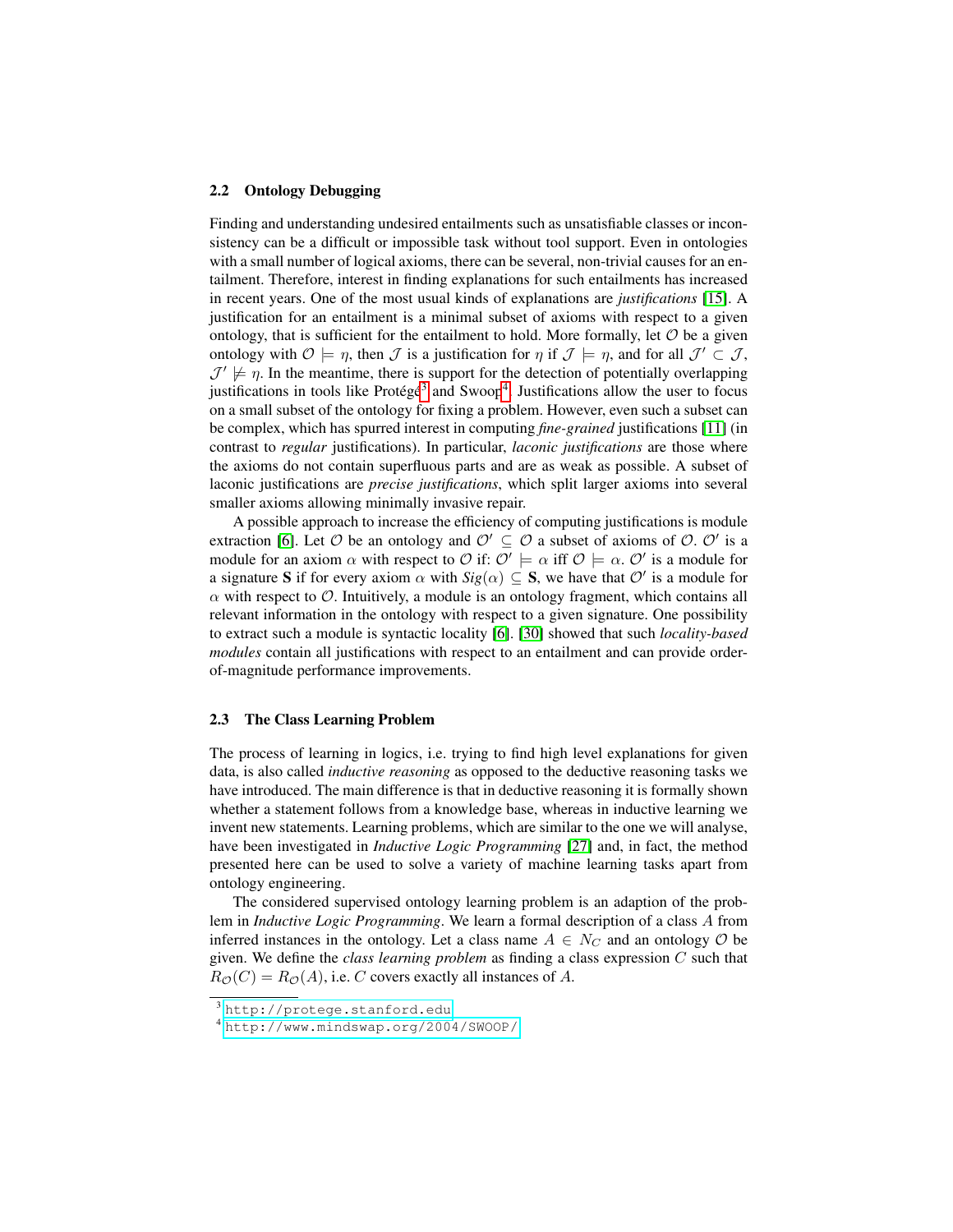Clearly, the learned concept  $C$  is a description of (the instances of)  $A$ . Such a concept is a candidate for adding an axiom of the form  $A \equiv C$  or  $A \sqsubset C$  to the knowledge base  $K$ . This is used in the enrichment step in ORE as we will later describe. In the case that A is described already via axioms of the form  $A \sqsubseteq C$  or  $A \equiv C$ , those can be either modified, i.e. specialised/generalised, or relearned from scratch by learning algorithms.

Machine learning algorithms usually prefer those solutions of a learning problem, which are likely to classify unknown individuals well. For instance, using nominals  $(ow1:oneOf)$  to define the class A above as the set of its current instances is a correct solution of the learning problem, but would classify all individuals, which are added to the knowledge base later as not being instance of A. In many cases, the learning problem is not perfectly solvable apart from the trivial solution using nominals. In this case, approximations can be given by ML algorithms. It is important to note that a knowledge engineer usually makes the final decision on whether to add one of the suggested axioms, i.e. candidate concepts are presented to the knowledge engineer, who can then select and possibly refine one of them.

## <span id="page-3-0"></span>3 Ontology Repair

For a single entailment, e.g. an unsatisfiable class, there can be many justifications. Moreover, in real ontologies, there can be several unsatisfiable classes or several reasons for inconsistency. While the approach described in Section [2.2](#page-2-2) works well for small ontologies, it is not feasible if a high number of justifications or large justifications have to be computed. Due to the relations between entities in an ontology, several problems can be intertwined and are difficult to separate. We briefly describe how we handle these problems in ORE.

*Root Unsatisfiability* For the latter problem mentioned above, an approach [\[18\]](#page-15-4) is to separate between root and derived unsatisfiable classes. A derived unsatisfiable class has a justification, which is a proper super set of a justification of another unsatisfiable class. Intuitively, their unsatisfiability may depend on other unsatisfiable classes in the ontology, so it can be beneficial to fix those root problems first. There are two different approaches for determining such classes: The first approach is to compute all justifications for each unsatisfiable class and then apply the definition. The second approach relies on a structural analysis of axioms and heuristics. Since the first approach is computationally too expensive for larger ontologies, we use the second strategy as default in ORE. The implemented approach is sound, but incomplete, i.e. not all class dependencies are found, but the found ones are correct. To increase the proportion of found dependencies, the TBox is modified in a way which preserves the subsumption hierarchy to a large extent. It was shown in [\[18\]](#page-15-4) that this allows to draw further entailments and improve the pure syntactical analysis.

*Axiom Relevance* Given a justification, the problem needs to be resolved by the user, which involves the deletion or modification of axioms in it. To assist the user, ranking methods, which highlight the most probable causes for problems, are important. Common methods (see [\[16\]](#page-15-5) for details) are frequency (How often does the axiom appear in justifications?), syntactic relevance (How deeply rooted is an axiom in the ontology?)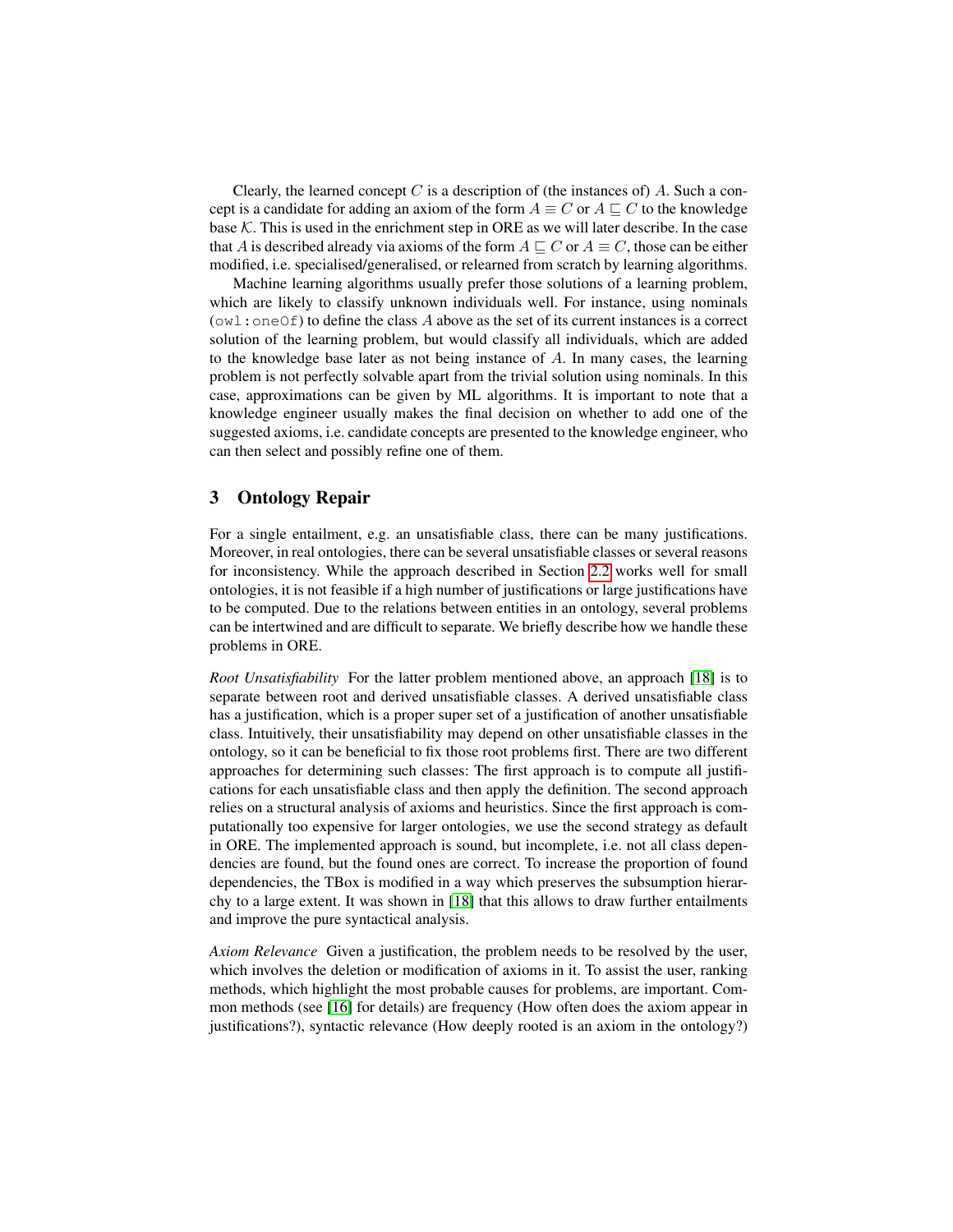and semantic relevance (How many entailments are lost or added?<sup>[5](#page-4-0)</sup>). ORE supports all metrics and a weighted aggregation of them. For computing semantic relevance, ORE uses the incremental classification feature of Pellet, which uses locality-based modules. Therefore, only the relevant parts of the ontology are reclassified when determining the effect of changes.

*Consequences of Repair Step* Repairing a problem involves editing or deleting an axiom. Deletion has the technical advantage that it does not lead to further entailments due to the monotonicity of DLs. However, desired entailments may be lost. In contrast, editing axioms allows to make small changes, but it may lead to new entailments, including inconsistencies. To support the user, ORE provides fine-grained justifications, which only contain relevant parts of axioms and, therefore, have minimal impact on deletion. Furthermore, ORE allows to preview new or lost entailments. The user can then decide to preserve them, if desired.

*Workflow* The general workflow of the ontology repair process is depicted in Figure [1.](#page-4-1) First, all inconsistencies are resolved. Secondly, unsatisfiable classes are handled by computing root unsatisfiable classes, as well as regular and laconic justifications, and different ranking metrics.



<span id="page-4-1"></span>Fig. 1. Workflow for debugging an ontology in ORE.

<span id="page-4-2"></span>*Web of Data and Scalability* In order to apply ORE to existing very large knowledge bases in the Web of Data, the tool supports using SPARQL endpoints instead of local OWL files as input knowledge bases. To perform reasoning on those knowledge bases, ORE implements an incremental load procedure inspired by [\[9\]](#page-14-3).

Using SPARQL queries, the knowledge base is loaded in small chunks. In the first step, ORE determines the size of the knowledge base by determining the number of all types of OWL 2 axioms. In the main part of the algorithm, a priority based loading procedure is used. This means that axioms that are empirically more likely to cause inconsistencies in the sense that they are often part of justifications have a higher priority. In general, schema axioms have a higher loading priority than instance data. Before loading parts of the instance data, the algorithm performs sanity checks on the data, i.e. performs a set of simple SPARQL queries, which probe for inconsistent axiom sets. These cases include individuals, which are instances of disjoint classes, properties which are used on instances incompatible with their domain, etc. The algorithm can also be configured to fetch additional information via Linked Data such that consistency of

<span id="page-4-0"></span><sup>&</sup>lt;sup>5</sup> Since the number of entailed axioms can be infinite, we restrict ourselves to a subset of axioms as suggested in [\[16\]](#page-15-5).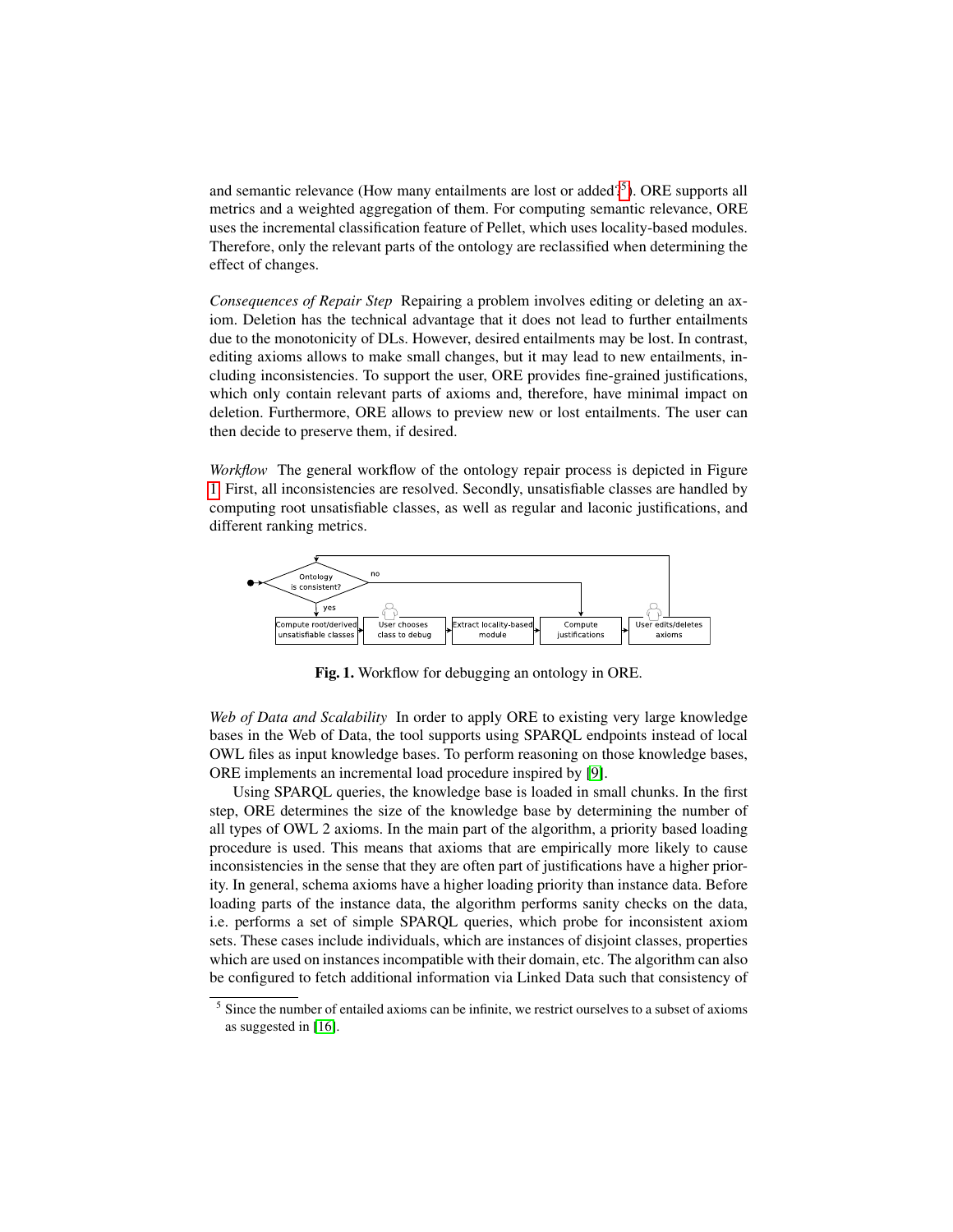a knowledge base in combination with knowledge from another knowledge base can be tested.

The algorithm converges towards loading the whole knowledge base into the reasoner, but can also be configured to stop automatically after the schema part and sample instances, based on ABox summarisation techniques, of all classes have been loaded. This is done to prevent a too high load on SPARQL endpoints and the fact that most knowledge bases cannot be loaded into standard OWL reasoners on typical hardware available. At the moment, the algorithm uses the incremental reasoning feature available in Pellet such that it is not required to reload the reasoner each time a chunk of data has been received from the SPARQL endpoint.

The general idea behind this component of ORE is to apply state-of-the-art reasoning methods on a larger scale than was possible previously. We show this by applying ORE on OpenCyc and DBpedia in Section [6.3.](#page-11-0) To the best of our knowledge, none of the existing tools can compute justifications for inconsistencies on those large knowledge bases. This part of ORE aims at stronger support for the "web aspect" of the Semantic Web and the high popularity of Web of Data initiative.

### <span id="page-5-0"></span>4 Ontology Enrichment

Currently, ORE supports enriching an ontology with axioms of the form  $A \equiv C$  and  $A \sqsubset C$ . For suggesting such an axiom, we use the DL-Learner framework to solve the class learning problem described in Section [2.3.](#page-2-3) In particular, we use the CELOE algorithm in DL-Learner, which is optimised for class learning in an ontology engineering scenario. It is a specialisation of the OCEL algorithm [\[24\]](#page-15-6), which was shown to be very competitive.

The main task of ORE is to provide an interface to the algorithm and handle the consequences of adding a suggested axiom. In this section, we will focus on the latter problem. The learning algorithm can produce false positives as well as false negatives, which can lead to different consequences. In the following, assume  $\mathcal O$  to be an ontology and A the class for which a definition  $A \equiv C$  was learned. Let n be a false positive, i.e.  $\mathcal{O} \not\models A(n)$  and  $\mathcal{O} \models C(n)$ . We denote the set of justifications for  $\mathcal{O} \models \eta$  with  $\mathcal{J}_n$ . ORE would offer the following options in this case:

- 1. assign  $n$  to class  $A$
- 2. completely delete  $n$  in  $\mathcal O$
- 3. modify assertions about n such that  $\mathcal{O} \not\models C(n)$ : In a first step, ORE uses several reasoner requests to determine the part  $C'$  of  $C$ , which is responsible for classifying  $n$  as instance of C. The algorithm recursively traverses conjunctions and disjunctions until it detects one of the class constructors below.
	- $-C' = B (B \in N_C)$ : Remove the assignment of n to B, i.e. delete at least one axiom in each justification  $J \in \mathcal{J}_{B(n)}$
	- $-C' = \forall r.D$ : Add at least one axiom of the form  $r(n, a)$  where a is not an instance of D
	- $-C'=\exists r.D$ :
		- (a) Remove all axioms of the form  $r(n, a)$ , where a is an instance of D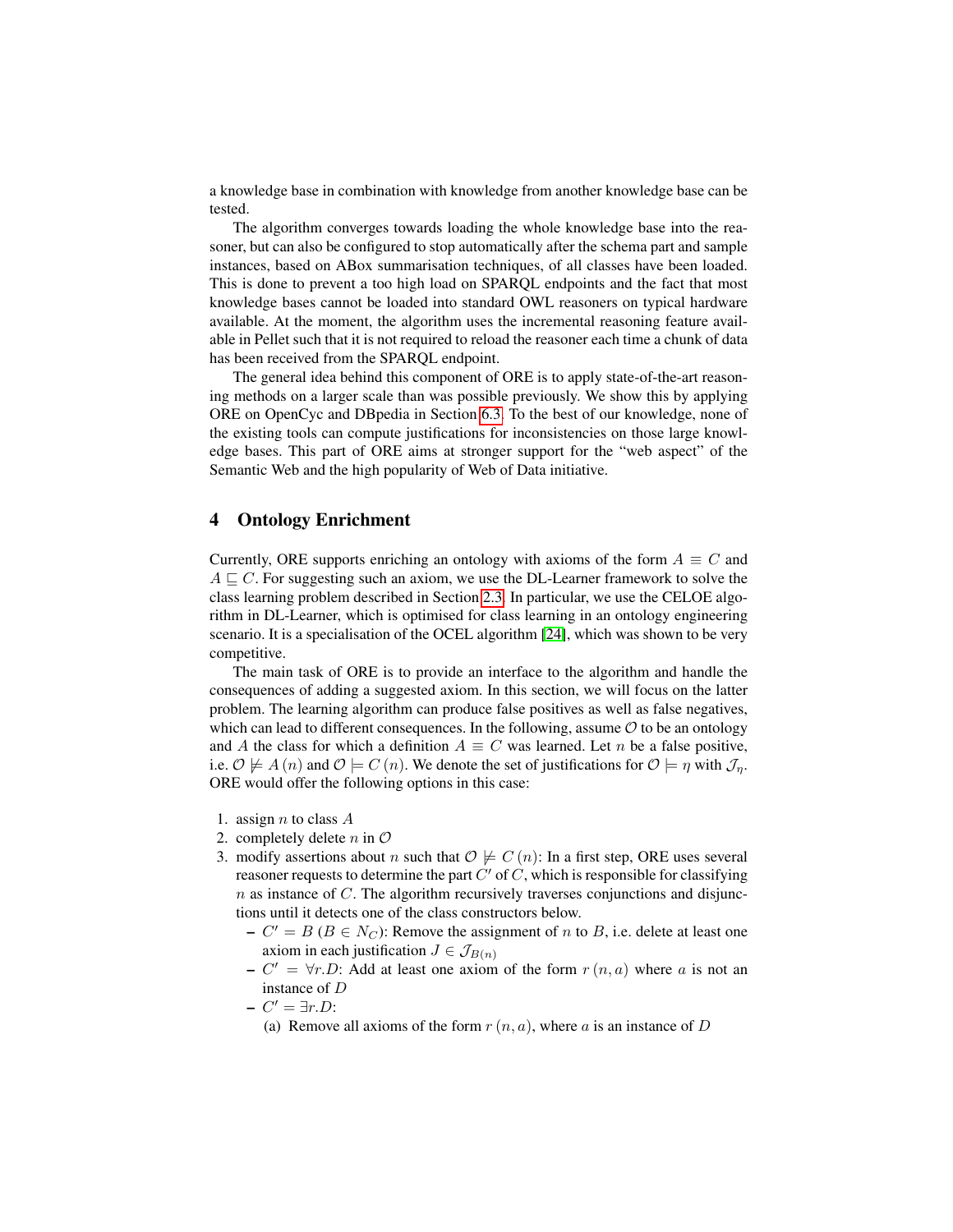- (b) Remove all axioms of the form  $r(n, a)$
- $-C' = \leq mr.D$ : Add axioms of the form  $r(n, a)$ , in which a is instance of D, until their number is greater than  $m$
- $C' = \geq mr.D$ : Remove axioms of the form  $r(n, a)$ , where a is instance of D, until their number is smaller than  $m$

The steps above are an excerpt of the provided functionality of ORE. False negatives are treated in a similar fashion. The strategy is adapted in case of learning superclass axioms ( $A \sqsubseteq C$ ). Those steps, where axioms are added, can naturally lead to inconsistencies. In such a case, a warning is displayed. If the user chooses to execute the action, the ORE wizard can return to the inconsistency resolution step described in Section [2.2.](#page-2-2)



<span id="page-6-1"></span>Fig. 2. Workflow for enriching an ontology in ORE.

*Workflow* The workflow for the enrichment process is shown in Figure [2.](#page-6-1) First, the user selects a class for which he wants to learn a description. Alternatively, ORE can loop over all classes and provides particularly interesting suggestions to the user. ORE calls the CELOE learning algorithm and presents the 10 best suggestions to the user. If the user decides to accept a suggestion and if there are false positives or negatives, possible repair solutions are provided.

## <span id="page-6-0"></span>5 User Interface

In ORE, we decided to use a wizard-based user interface approach. This allows a user to navigate through the dialogues step-by-step, while the dependencies between different steps are factored in automatically. This enables the user to perform the repair and enrichment process with only a few clicks and a low learning curve. Changes can be rolled back if necessary. The design of ORE ensures that it can be embedded in ontology editors. Below, we describe the most important parts of the ORE wizard.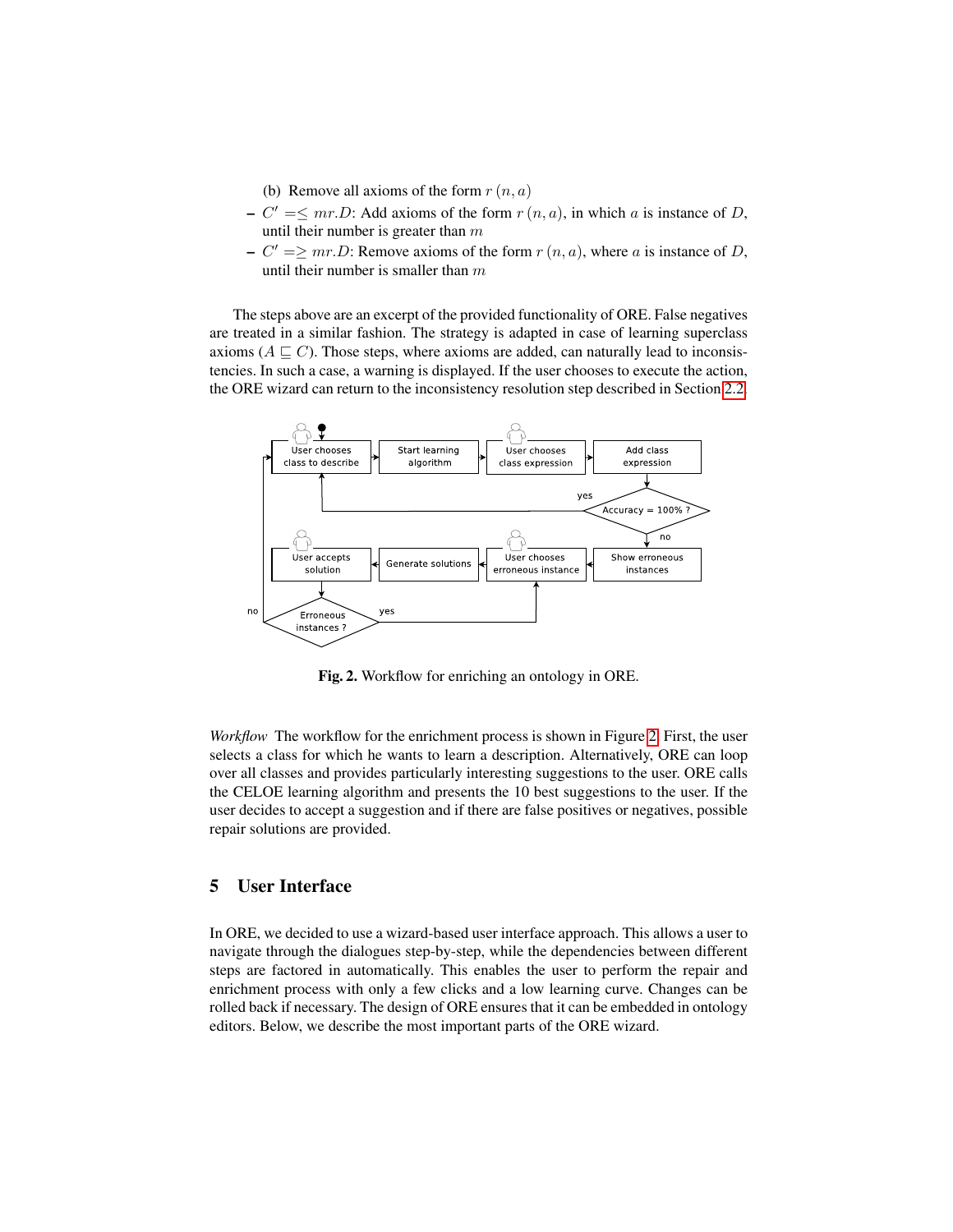

<span id="page-7-0"></span>Fig. 3. The panel for debugging the ontology.

*Debugging Phase* The debugging panel is separated into four parts (see Figure [3\)](#page-7-0): The left part (1) contains unsatisfiable classes for the case that the considered ontology is consistent. Unsatisfiable root classes are marked with a symbol in front of their name. The upper part (2) shows the computed justifications. In addition to listing the axioms, several metrics are displayed in a table as well as the actions for removing or editing the axiom. The axioms are displayed in Manchester OWL Syntax<sup>[6](#page-7-1)</sup>. To increase readability, key words are emphasised and the axioms are indented. Configuration options allow to set the maximum number of explanations, which should be displayed, and their type (regular/laconic). In (3), lost or added entailments, as a consequence of the selected modifications, are displayed. This part of the user interface allows to preserve those entailments, if desired. Part (4) of the debugging panel lists the axioms, which will be added or removed. Each action can be undone. When a user is satisfied with the changes made, they can execute the created repair plan, which results in the actual modification of the underlying ontology.

*Enrichment Phase* For the enrichment phase, the panel is separated into three parts (see Figure [4\)](#page-8-0). The right part (2) allows to start or stop the underlying machine learning algorithm, the configuration of it, and the selection whether equivalent or superclass axioms should be learned. In part (1), the learned expressions are displayed. For each class expression, a heuristic accuracy value provided by the underlying algorithm is displayed. When a class expression is selected, an illustration of its coverage is shown in part (3). The illustration is generated by analysing the instances covered by the class expression and comparing it to the instance of the current named class.

<span id="page-7-1"></span><sup>6</sup> <http://www.w3.org/2007/OWL/wiki/ManchesterSyntax>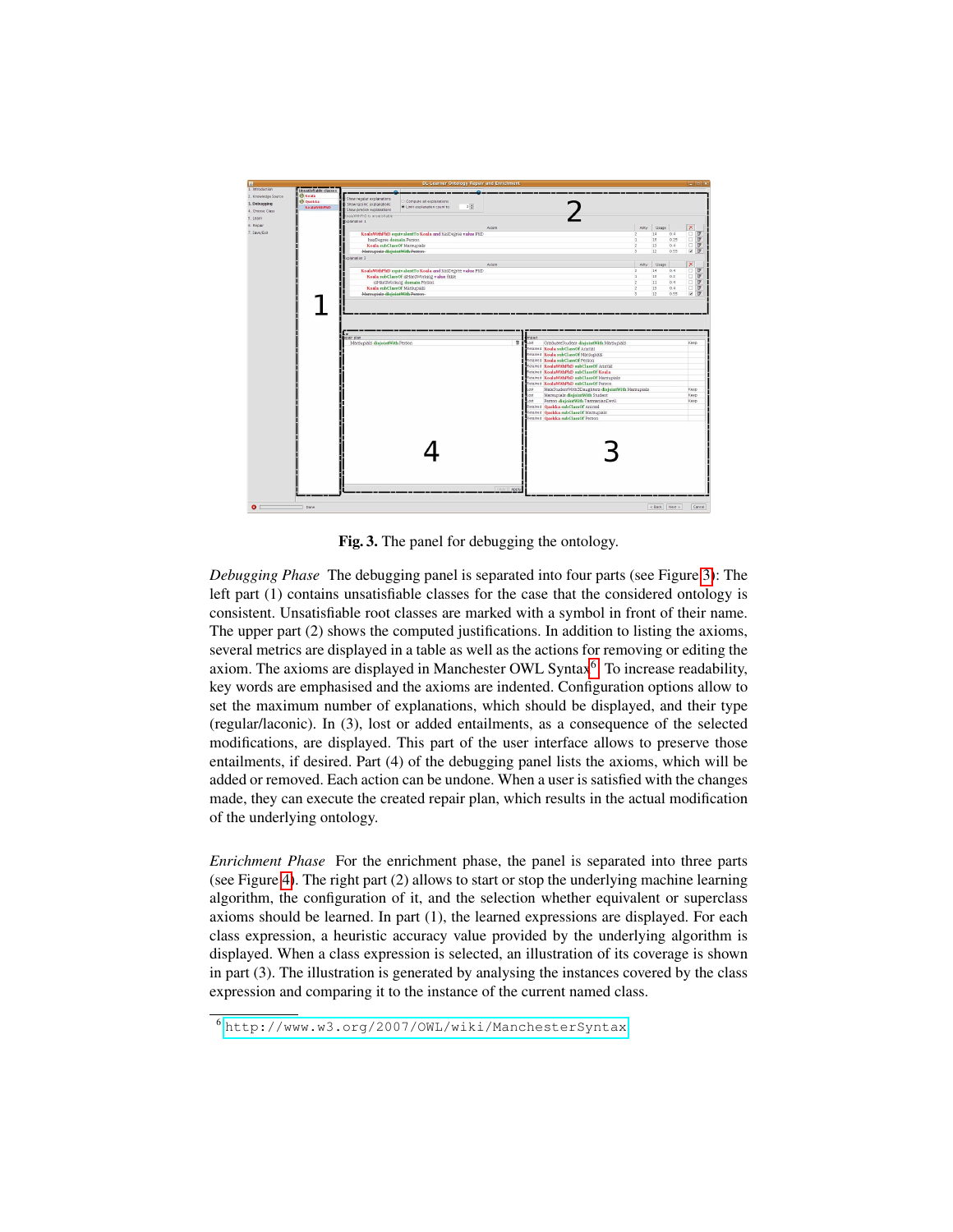

Fig. 4. The panel for enriching the ontology.

<span id="page-8-0"></span>*Repair of Individuals* Enriching the ontology can have consequences on the classification of individuals in the ontology. For repairing unwanted consequences, a dialogue (see Figure [5\)](#page-8-1) is displayed, which is separated in three parts. The upper part (1) shows the class expression itself. As briefly described in Section [4,](#page-5-0) the parts of the expression, which cause the problem, are highlighted. Clicking on such a part of an expression, opens a menu, which provides repair suggestions. The middle part (2) displays information about the individual, which is currently repaired. This allows the ontology engineer to observe relevant information at a glance. The lower part lists the repair decisions made and provides an undo method.

| <b>Repair negative example</b><br>國                               | $\mathbf{x}$   |
|-------------------------------------------------------------------|----------------|
| (Requirement and isCreatedBy some (Customer or Government))       |                |
|                                                                   | ۰              |
| Individual                                                        | 3<br>$\lambda$ |
| UserCanAccessDataFromEveryComputer                                |                |
| Classes                                                           | $\lambda$      |
|                                                                   |                |
| CustomerRequirement<br><b>FunctionalRequirement</b>               |                |
| Requirement                                                       |                |
| AbstractRequirement                                               |                |
|                                                                   |                |
| <b>Properties</b>                                                 | $\lambda$      |
| <b>isDetailedBy</b>                                               | $\hat{z}$      |
| BuildNetworkLoginSystem                                           |                |
| <b>isCreatedBy</b>                                                | $\hat{z}$      |
| <b>IISGovernment</b>                                              |                |
| <b>isLeadingTo</b>                                                | $\hat{z}$      |
| DOlchscohoft                                                      | ٠              |
| Individual: UserCanAccessDataFromEveryComputer Types: Requirement | Undo           |
|                                                                   |                |
| r,                                                                | Ok<br>Cancel   |
|                                                                   |                |

<span id="page-8-1"></span>Fig. 5. The panel for repairing an erroneous instance.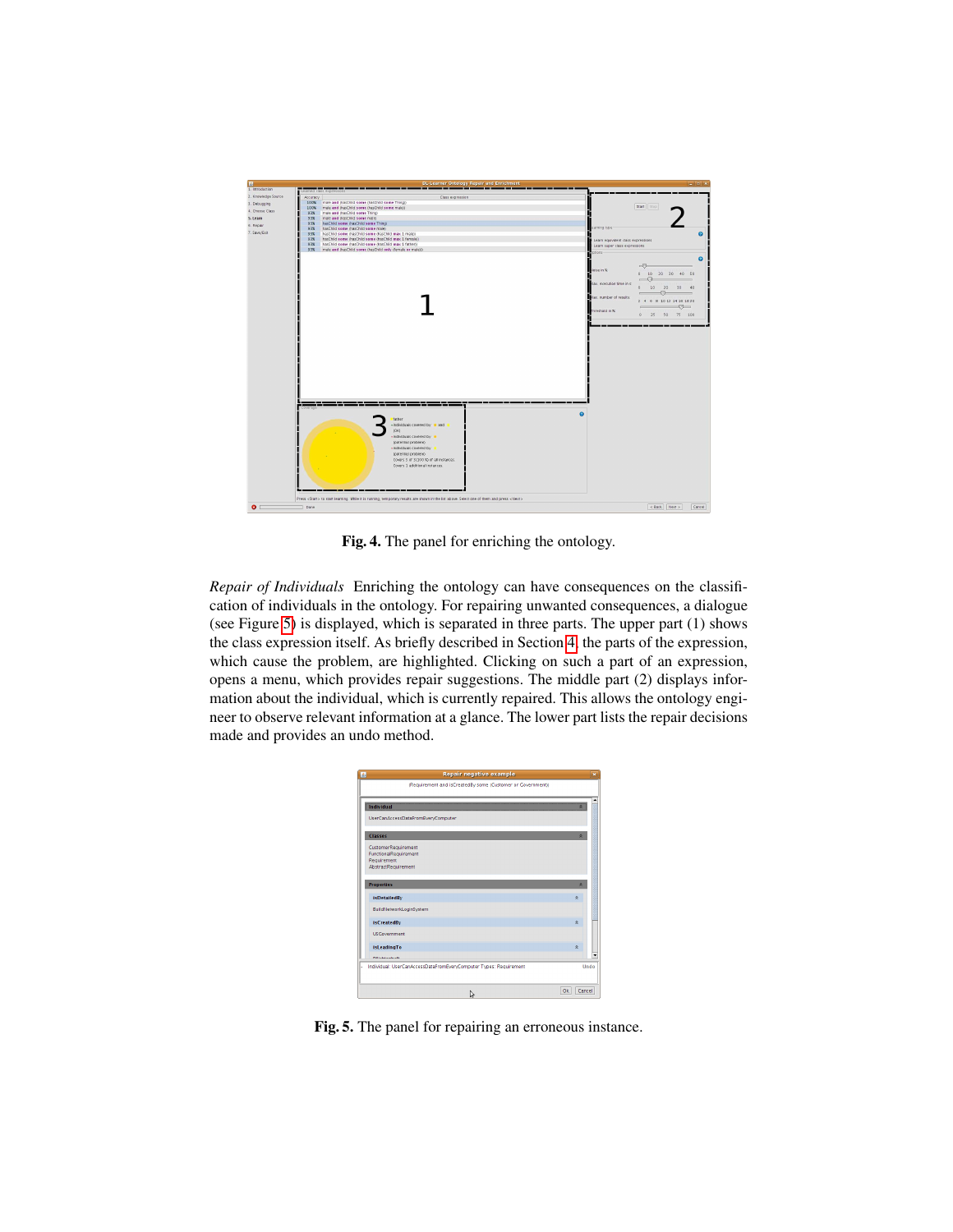# <span id="page-9-0"></span>6 Application to Existing Knowledge Bases

To test the ORE tool, we used the TONES and Protégé ontology repositories. We loaded all ontologies in those repositories into the Pellet reasoner. Inconsistent and incoherent ontologies were selected as evaluation candidates for the repair step and all ontologies which contain at least 5 classes with at least 3 instances, were selected as candidates for the enrichment step. Out of 216 ontologies which could be loaded into the reasoner, 3 were inconsistent, and 32 were incoherent.

Please note that we have not performed an extensive evaluation of all methods underlying ORE as this has been done in the cited articles, where the methods are described in more detail. The main objective was to find out whether the tool is applicable to real-world ontologies with respect to usability, performance, and stability.

### 6.1 Repair Step

This part of our tests was performed by the authors of the article. From the 35 candidate ontologies, we selected 7 ontologies where we could obtain an understanding of the domain within one working day. These ontologies and the test results are shown in Table [1.](#page-9-1) We used ORE to resolve all occurring problems and, overall, resolved 1 inconsistency and 135 unsatisfiable classes. Generally, the ontologies could be processed without problems and the performance for computing justifications was sufficient. The maximum time required per justification was one second.  $\overline{151}$  $\mathbf{I} = \mathbf{I} - \mathbf{I}$ 

| maximum time required per justification was one second.<br>ontology           | stency<br>.<br>Si<br>ەr.<br>E<br>್ದರ<br>resolv | classes<br>unsatisfiable<br>#resolved | axioms<br>#removed | axioms<br>#added | axioms<br>#changed          |
|-------------------------------------------------------------------------------|------------------------------------------------|---------------------------------------|--------------------|------------------|-----------------------------|
| http://protege.cim3.net/file/pub/ontologies/camera/ <b>camera.owl</b>         | yes                                            |                                       | $\Omega$           | 0                | $\mathcal{D}_{\mathcal{L}}$ |
| http://protege.cim3.net/file/pub/ontologies/koala/koala.owl                   |                                                | 3                                     | 3                  | $\theta$         | 0                           |
| http://reliant.teknowledge.com/DAML/ <b>Economy.owl</b>                       |                                                | 51                                    | 11                 | 5                | $\Omega$                    |
| http://www.cs.man.ac.uk/ horridgm/ontologies/complexity/ <b>UnsatCook.owl</b> |                                                | 8                                     |                    | 0                | $\Omega$                    |
| http://www.co-ode.org/ontologies/pizza/2007/02/12/ <b>pizza.owl</b>           |                                                | っ                                     | 3                  | 0                | $\Omega$                    |
| http://www.mindswap.org/ontologies/debugging/University.owl                   |                                                | 9                                     | 3                  |                  | 2                           |
| http://reliant.teknowledge.com/DAML/Transportation.owl                        |                                                | 62                                    | 15                 | 28               | $\Omega$                    |
|                                                                               |                                                |                                       |                    |                  |                             |

<span id="page-9-1"></span>Table 1. Repair of ontologies from the Protégé and TONES repositories.

#### 6.2 Enrichment Step

The test of the enrichment step was done by two researchers, who made themselves familiar with the domain of the test ontologies. We are aware that an ideal evaluation procedure would require OWL knowledge engineers from the respective domains, e.g. different areas within biology, medicine, finance, and geography. Considering the budget limitations, however, we believe that our method is sufficient to be able to meet our basic test objectives for the first releases of ORE. Each researcher worked independently and had to make 383 decisions, as described below. The time required to make those decisions was 40 working hours per researcher.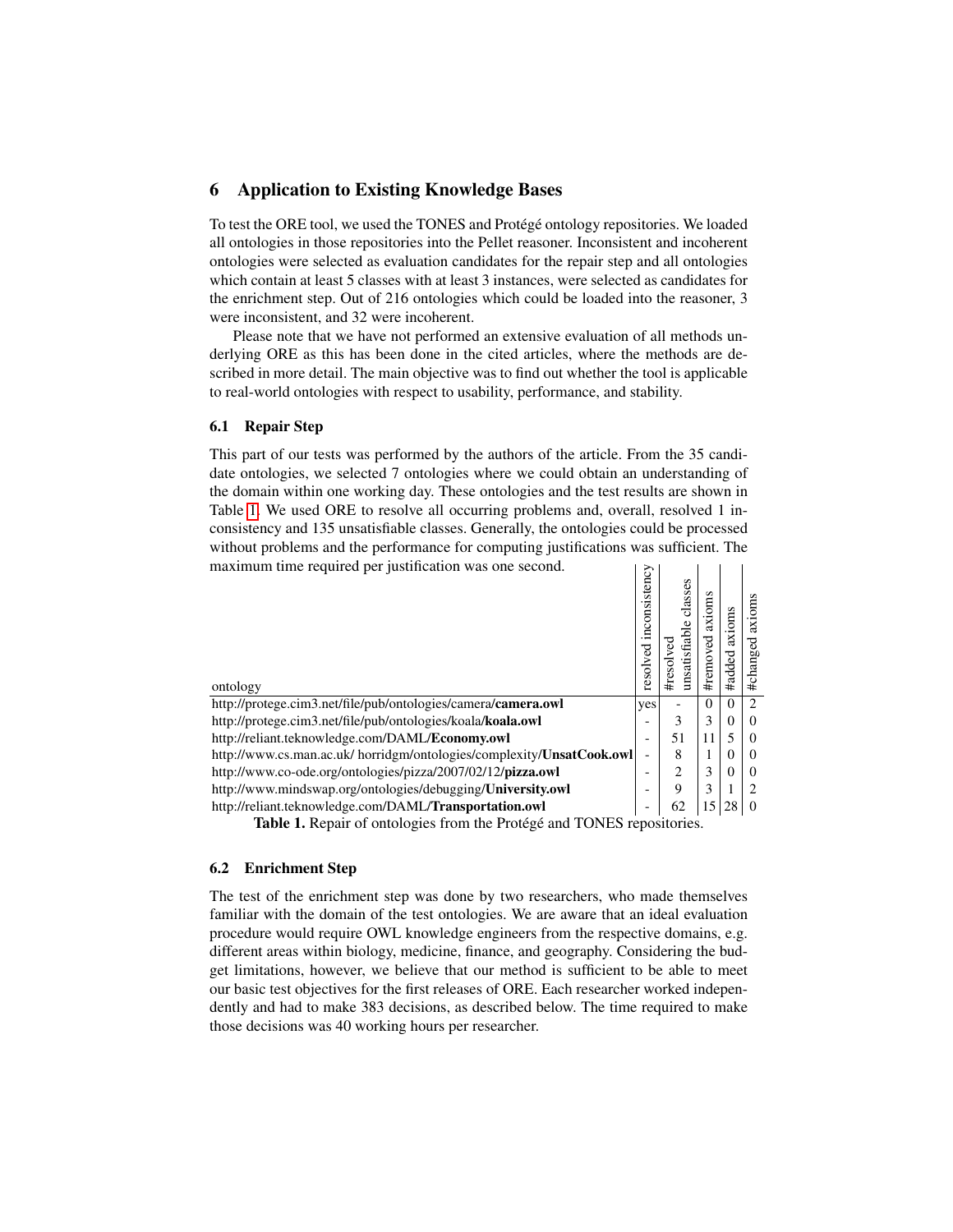| ontology                                                   | axioms<br>#logical | lists<br>#suggestion | B,<br>.≘<br>€<br>accept | oz<br>.⊟<br>$\odot$<br>reject | oz<br>Ξ.<br>$\odot$<br>fail | deviation)<br>on suggestion list<br>position<br>std.<br>selected<br>(incl. | s<br>ق.<br>ن<br>inconsisten<br>#hidden | instances<br>#additional |
|------------------------------------------------------------|--------------------|----------------------|-------------------------|-------------------------------|-----------------------------|----------------------------------------------------------------------------|----------------------------------------|--------------------------|
| http://www.mindswap.org/ontologies/SC.owl                  | 20081              | 12                   | 79                      | 21                            | $\Omega$                    | $2.2 + 2.1$                                                                | $\Omega$                               | 1771                     |
| http://www.fadyart.com/ontologies/data/ <b>Finance.owl</b> | 16057              | 50                   | 52                      | 48                            | $\Omega$                    | $3.6 \pm 2.6$                                                              | 0                                      | 1162                     |
| http://www.biopax.org/release/ <b>biopax-level2.owl</b>    | 12381              | 34                   | 78                      | 22                            | $\Omega$                    | $2.7 + 2.2$                                                                | 1                                      | 803                      |
| http://i2geo.net/ontologies/dev/GeoSkills.owl              | 8803               | 180                  | 56                      | 44                            | $\Omega$                    | $1.6 \pm 1.2$                                                              | 1                                      | 295                      |
| http://reliant.teknowledge.com/DAML/Economy.owl            | 1625               | 22                   | 74                      | 26                            | $\Omega$                    | $1.5 + 0.9$                                                                | 0                                      | 77                       |
| http://www.acl.icnet.uk/ mw/MDM0.73.owl                    | 884                | 77                   | 56                      | 44                            | $\Omega$                    | $3.7 + 2.6$                                                                | 1                                      | 82                       |
| http://www.co-ode.org/ontologies//eukariotic.owl           | 38                 | 8                    | 91                      | 9                             | $\Omega$                    | $2.5 + 1.2$                                                                | 0                                      | 7                        |

<span id="page-10-0"></span>Table 2. Test results on several ontologies. On average, suggestions by the ML algorithm were acepted in 60% of all cases.

From those ontologies obtained in the pre-selection step, described at the beginning of this section, we picked ontologies, which vary in size and complexity. We wanted to determine whether 1.) the underlying adapted learning algorithm is useful in practice, i.e. is able to make sensible suggestions, 2.) to which extent additional information can be inferred when enriching ontologies with suggestions by the learning algorithm (described as *hidden inconsistencies* and *additional instances* below).

We ran ORE in an evaluation mode, which works as follows: For each class A, the learning method generates at most ten suggestions with the best ones on top of the list. This is done for learning superclasses ( $A \subseteq C$ ) and equivalent classes ( $A \equiv C$ ) separately. If the accuracy of the best suggestion exceeds a defined threshold, we suggest them to the knowledge engineer. The knowledge engineer then has three options to choose from: 1. pick one of the suggestions by entering its number (accept), 2. declare that there is no sensible suggestion for  $A$  in his opinion (reject), or 3. declare that there is a sensible suggestion, but the algorithm failed to find it (fail). If the knowledge engineer decides to pick a suggestion, we query whether adding it leads to an inconsistent ontology. We call this case the discovery of a *hidden inconsistency*, since it was present before, but can now be formally detected and treated. We also measure whether adding the suggestion increases the number of inferred instances of A. Being able to infer *additional instances* of A, therefore, provides added value (see also the notion of *induction rate* as defined in [\[5\]](#page-14-4)).

We used the default settings of 5% noise and an execution time of 10 seconds for the algorithm. The evaluation machine was a notebook with a 2 GHz CPU and 3 GB RAM. Table [2](#page-10-0) shows the evaluation results.

*Objective 1:* We can observe that the researchers picked option 1 (accept) most of the time, i.e. in many cases the algorithm provided meaningful suggestions. This allows us to answer the first evaluation objective positively. The researchers never declared that the algorithm failed on finding a potential solution. The 7th column shows that many selected expressions are amongst the top 5 (out of 10) in the suggestion list, i.e. providing 10 suggestions appears to be a reasonable choice.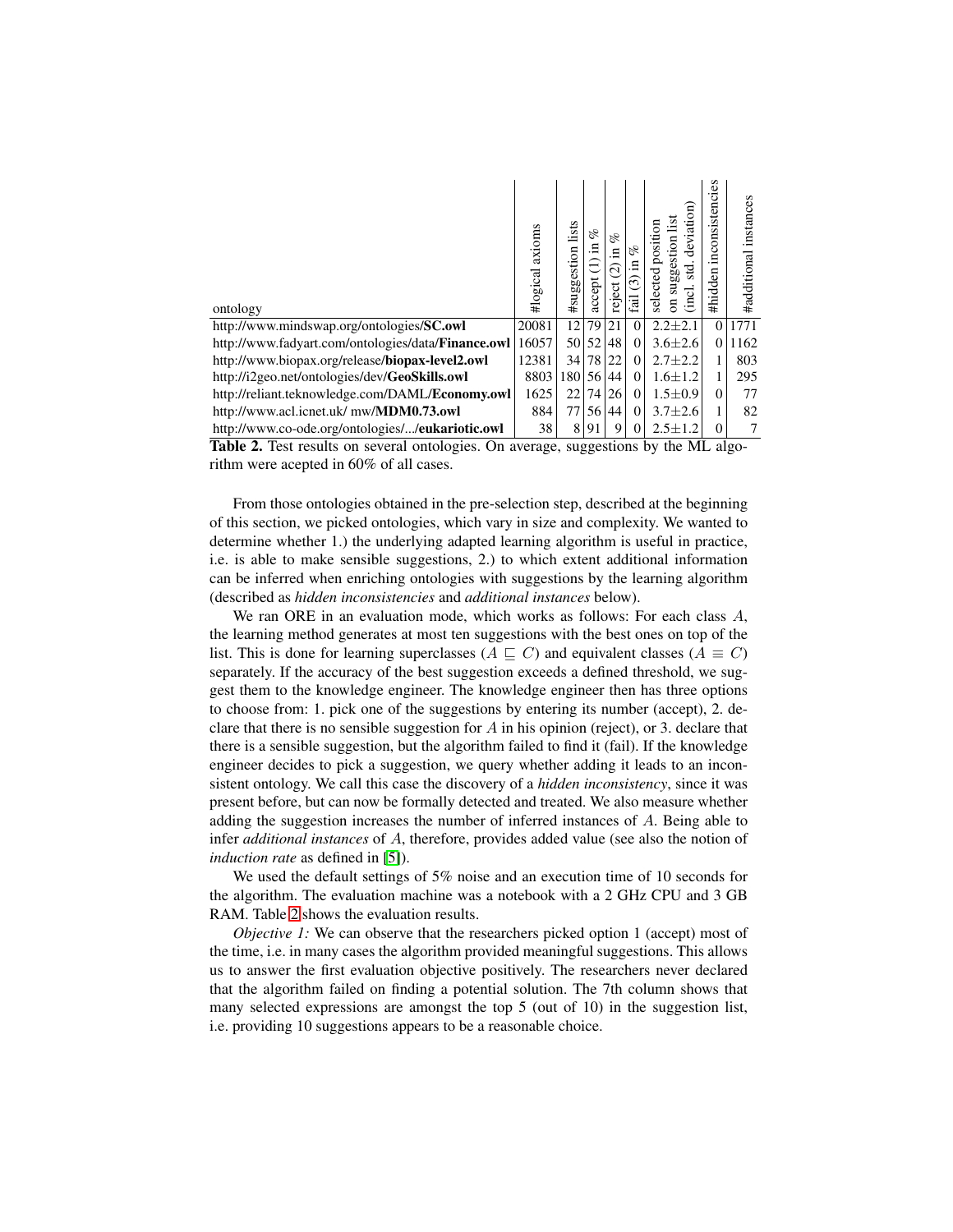*Objective 2:* In 3 cases a hidden inconsistency was detected. Both researchers independently coincided on those decisions. The last column shows that in all ontologies additional instances could be inferred for the classes to describe if the new axiom would be added to the ontology after the learning process. Overall, being able to infer additional instances was very common and hidden inconsistencies could sometimes be detected.

### <span id="page-11-0"></span>6.3 Very Large Knowledge Bases

We applied ORE to two very large knowledge bases: DBpedia [\[21\]](#page-15-7) (live version [\[10\]](#page-14-5)) and OpenCyc. DBpedia is a knowledge base extracted from Wikipedia in a joint effort of the University of Leipzig, the Free University of Berlin and the company OpenLink. It contains descriptions of over 3.4 million entities out of which 1.5 million are classified in the DBpedia ontology. Overall, the DBpedia knowledge base consists of more than one billion triples with more than 250 million triples in the English language edition. OpenCyc is a part of the Cyc artificial intelligence project started in 1984, which provides a huge knowledge base of common sense knowledge. In its current OWL version, it contains more than 50 thousand classes, 20 thousand properties, 350 thousand invididuals. OpenCyc has a sophisticated and large schema, while DBpedia has a smaller schema part and a huge amount of instance data.

*Application to DBpedia* Most reasoning on DBpedia focuses on very light-weight reasoning techniques, which are usually employed within triple stores like OpenLink Virtuoso. Standard OWL reasoners are not able to load or reason within DBpedia. However, the incremental approach sketched in Section [3](#page-4-2) allows to apply standard reasoners to DBpedia, detect inconsistencies and compute justifications with only moderate hard-ware requirements. Two justifications in Manchester Syntax are shown below<sup>[7](#page-11-1)</sup>:

*Example 1 (Incorrect Property Range in DBpedia).* Individual: dbr:Purify\_%28album%29 Facts: dbo:artist dbr:Axis\_of\_Advance Individual: dbr:Axis of Advance Types: dbo:Organisation Class: dbo:Organisation DisjointWith dbo:Person ObjectProperty: dbo:artist Range: dbo:Person

ORE found an assertion that "Axis of Advance" created the album "Purify". DBpedia states that the range of the "artist" property is a person, hence "Axis of Advance" must be a person. However, it is an organisation (a music band) and organisations and persons are disjoint, so we get a contradiction. In this example, the problem can be resolved by generalising the range of "artist", i.e. not requiring it to be a person.

*Example 2 (DBpedia Incompatible with External Ontology).* Individual: dbr:WKWS Facts: geo:long -81.76833343505859 Types: dbo:Organisation DataProperty: geo:long Domain: geo:SpatialThing Class: dbo:Organisation DisjointWith: geo:SpatialThing

<span id="page-11-1"></span><sup>&</sup>lt;sup>7</sup> Used prefixes: dbr = http://dbpedia.org/resource/, dbo = http://dbpedia.org/ontology/,  $geo = http://www.w3.org/2003/01/geo/wgs84_pos#$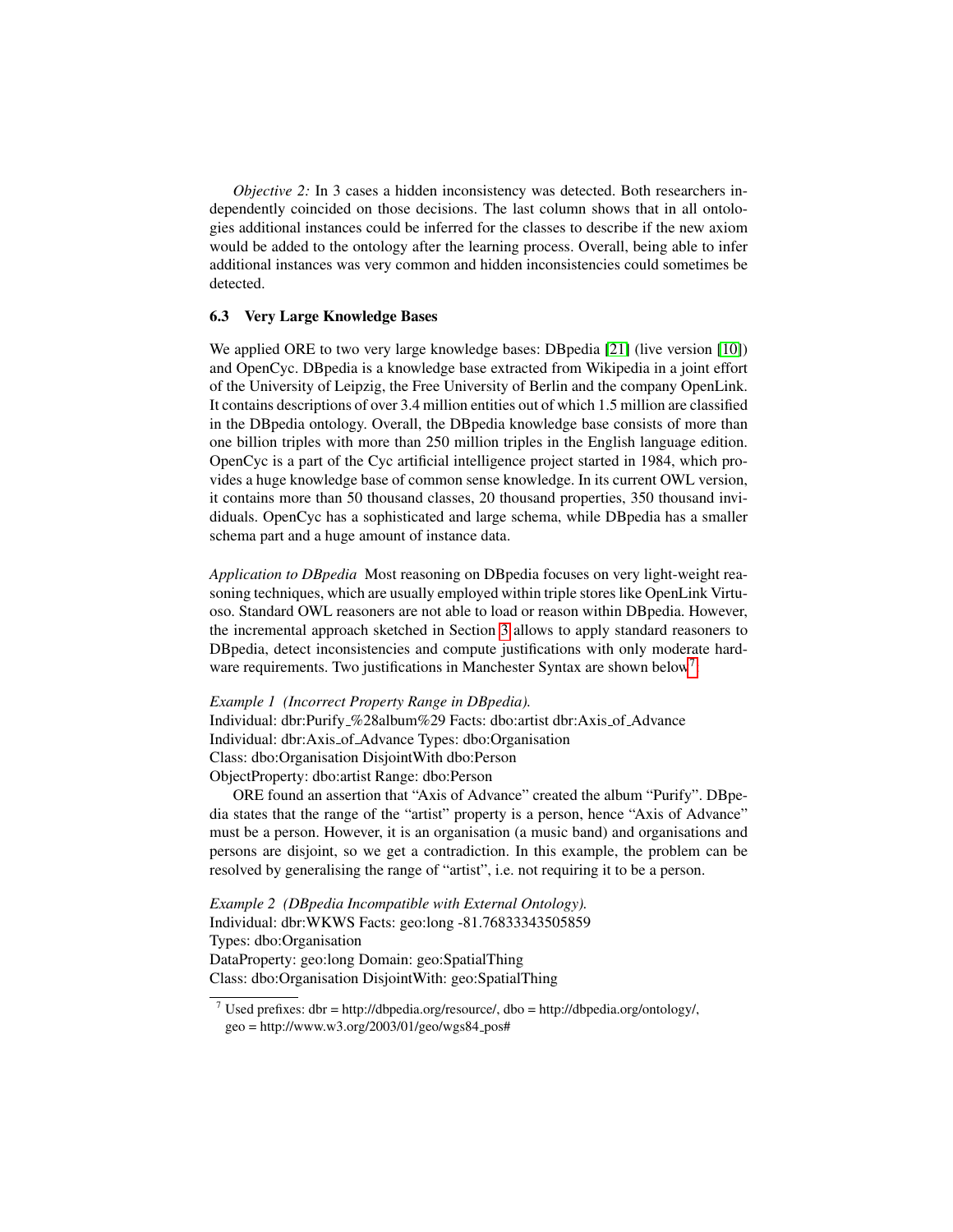In this example, the longitude property is used on an organisation, which is a contradiction, because an organisation is itself not a spatial entity. The interesting aspect of this example is that information from an external knowledge base (W3C Geo) is fetched via Linked Data, which is an optional feature of ORE. The inconsistency only arises in combination with this external knowledge.

*Application to OpenCyc* OpenCyc is very large, but still loadable in standard OWL reasoners. However, only few reasoners can detect that it is not consistent. In our experiments, only HermiT 1.2.3 was able to do this given sufficient memory. Nevertheless, computing actual justifications is still not possible when considering the whole knowledge base and could only be achieved using the incremental priority-based load procedure in ORE. Below is an inconsistency detected by ORE in "label view", i.e. the value of rdfs:label is shown instead of the URIs:

#### *Example 3 (Class Hierarchy Problems in OpenCyc).*

Individual: 'PopulatedPlace' Types: 'ArtifactualFeatureType', 'ExistingStuffType' Class: 'ExistingObjectType' DisjointWith: 'ExistingStuffType'

Class: 'ArtifactualFeatureType' SubClassOf: 'ExistingObjectType'

The example shows a problem in OpenCyc, where an individual is assigned to classes, which can be inferred to be disjoint via the class hierarchy. (Note that "PopulatedPlace" is used as individual and class in OpenCyc, which is allowed in OWL2.)

# <span id="page-12-0"></span>7 Related Work

The growing interest in Semantic Technologies has led to an increasing number of ontologies, which has, in turn, spurred interest in techniques for ontology creation and maintenance. In [\[28\]](#page-15-8) and [\[8\]](#page-14-6), methods for the detection and repair of inconsistencies in frequently changing ontologies were developed. [\[29\]](#page-15-9) discusses a method for axiom pinpointing, i.e. the detection of axioms responsible for logical errors. A non prooftheoretic method is used in OntoClean [\[7\]](#page-14-7). By adding meta-properties (rigidity, identity, dependency) to each class, problems in the knowledge base taxonomy could be identified by using rules. Classes could then be moved in the hierarchy or additional ones can be added. OntoClean supports resolving taxonomy errors, but was not designed for detecting logical errors.

The work on the enrichment part of ORE goes back to early work on supervised learning in DLs, e.g. [\[3\]](#page-14-8), which used so-called least common subsumers to solve the learning problem (a modified variant of the problem defined in this article). Later, [\[2\]](#page-14-9) invented a refinement operator for  $\mathcal{ALER}$  and proposed to solve the problem by using a top-down approach. [\[4,](#page-14-10)[13\]](#page-15-10) combine both techniques and implement them in the YINYANG tool. However, those algorithms tend to produce very long and hard-tounderstand class expressions, which are often not appropriate in an ontology enrichment context. Therefore, ORE is based on DL-Learner [\[20\]](#page-15-11), which allows to select between a variety of learning algorithms [\[22,](#page-15-12)[23,](#page-15-13)[19,](#page-15-14)[24\]](#page-15-6). Amongst them, CELOE is particularly optimised for learning easy to understand expressions. DL-FOIL [\[5\]](#page-14-4) is a similar approach mixing upward and downward refinement. Other approaches focus on learning in hybrid language settings [\[26\]](#page-15-15).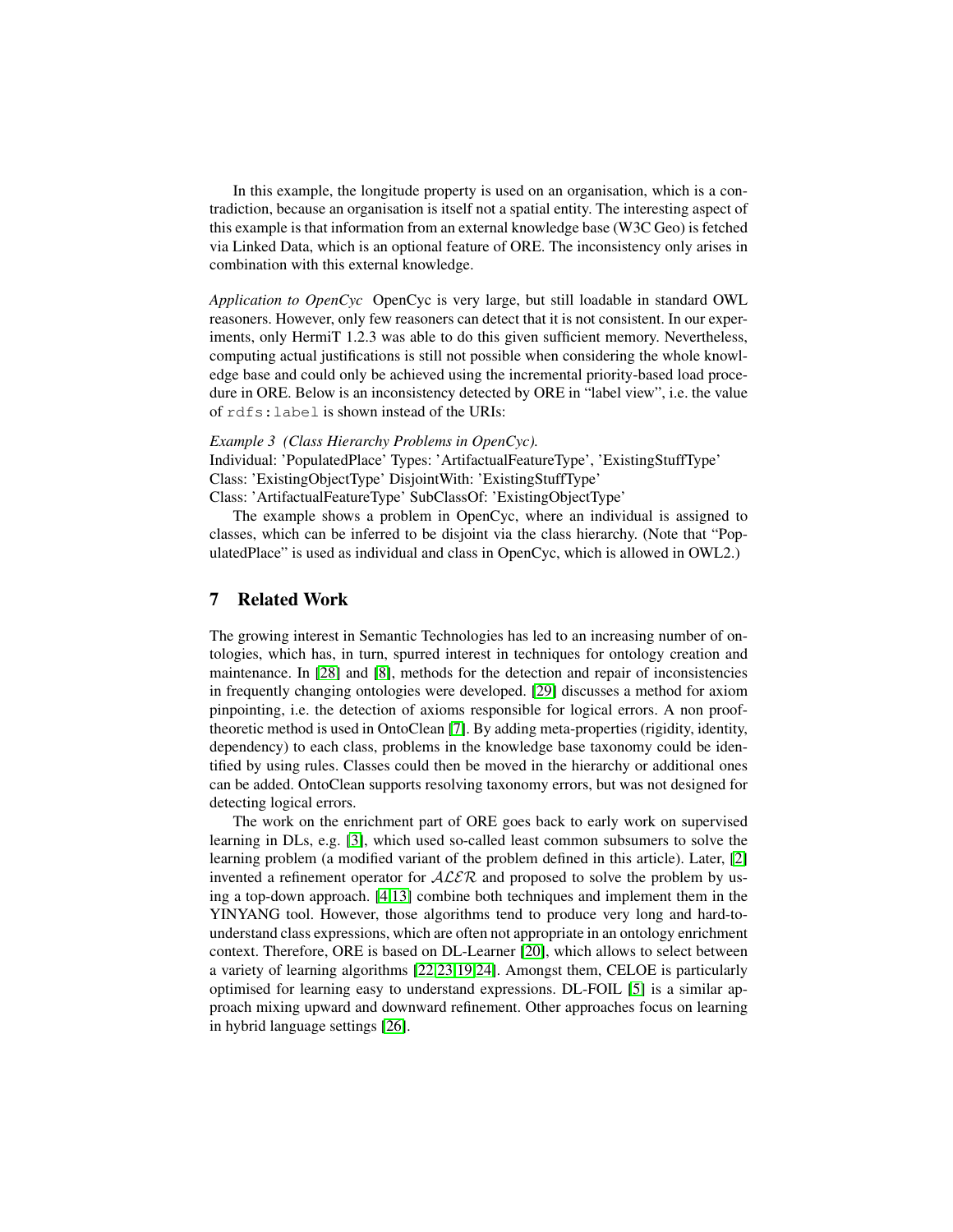In (semi-)automatic ontology engineering, formal concept analysis [\[1\]](#page-14-11) and relational exploration [\[32\]](#page-15-16) have been used for completing knowledge bases. [\[33\]](#page-15-17) focuses on learning disjointness between classes in an ontology to allow for more powerful reasoning and consistency checking. Naturally, there is also a lot of research work on ontology learning from text. The most closely related approach in this area is [\[31\]](#page-15-18), in which OWL DL axioms are obtained by analysing sentences which have definitorial character.

There are a number of related tools for ontology repair:

- Swoop<sup>[8](#page-13-0)</sup>[\[17\]](#page-15-19) is a Java-based ontology editor using web browser concepts. It can compute justifications for the unsatisfiability of classes and offers a repair mode. The fine-grained justification computation algorithm is, however, incomplete. Swoop can also compute justifications for an inconsistent ontology, but does not offer a repair mode like ORE in this case. It does not extract locality-based modules, which leads to lower performance for large ontologies.
- $\text{RaDON}^9[14]$  $\text{RaDON}^9[14]$  $\text{RaDON}^9[14]$  is a plugin for the NeOn toolkit. It offers a number of techniques for working with inconsistent or incoherent ontologies. It can compute justifications and, similarly to Swoop, offers a repair mode. RaDON also allows to reason with inconsistent ontologies and can handle sets of ontologies (ontology networks). Compared to ORE, there is no feature to compute fine-grained justifications, and the user gets no informations about the impact of repair.
- **Pellint**<sup>[10](#page-13-2)</sup>[\[25\]](#page-15-21) is a Lint-based tool, which searches for common patterns which lead to potential reasoning performance problems. In future work, we plan to integrate support for detecting and repairing reasoning performance problems in ORE.
- **PION and DION**<sup>[11](#page-13-3)</sup> have been developed in the SEKT project to deal with inconsistencies. PION is an inconsistency tolerant reasoner, i.e. it can, unlike standard reasoners, return meaningful query answers in inconsistent ontologies. To achieve this, a four-valued paraconsistent logic is used. DION offers the possibility to compute justifications, but cannot repair inconsistent or incoherent ontologies.
- Explanation Workbench<sup>[12](#page-13-4)</sup> is a Protégé plugin for reasoner requests like class unsatisfiability or inferred subsumption relations. It can compute regular and laconic justifications [\[11\]](#page-14-1), which contain only those axioms which are relevant for answering the particular reasoner request. This allows to make minimal changes to resolve potential problems. We adapted its layout for the ORE debugging interface. Unlike ORE, the current version of Explanation Workbench does not allow to remove axioms in laconic justifications.

Most of those tools were designed to detect logical errors or ignore them (PION). PellInt is an exception because it detects problems relevant for reasoning performance. The ORE tool unites several techniques present in those tools and combines them with

<span id="page-13-0"></span><sup>8</sup> SWOOP: <http://www.mindswap.org/2004/SWOOP/>

<span id="page-13-1"></span><sup>9</sup> RaDON: <http://radon.ontoware.org/demo-codr.htm>

<span id="page-13-2"></span><sup>10</sup> PellInt: <http://pellet.owldl.com/pellint>

<span id="page-13-3"></span><sup>11</sup> PION: <http://wasp.cs.vu.nl/sekt/pion/>

DION: <http://wasp.cs.vu.nl/sekt/dion/>

<span id="page-13-4"></span><sup>12</sup> <http://owl.cs.manchester.ac.uk/explanation/>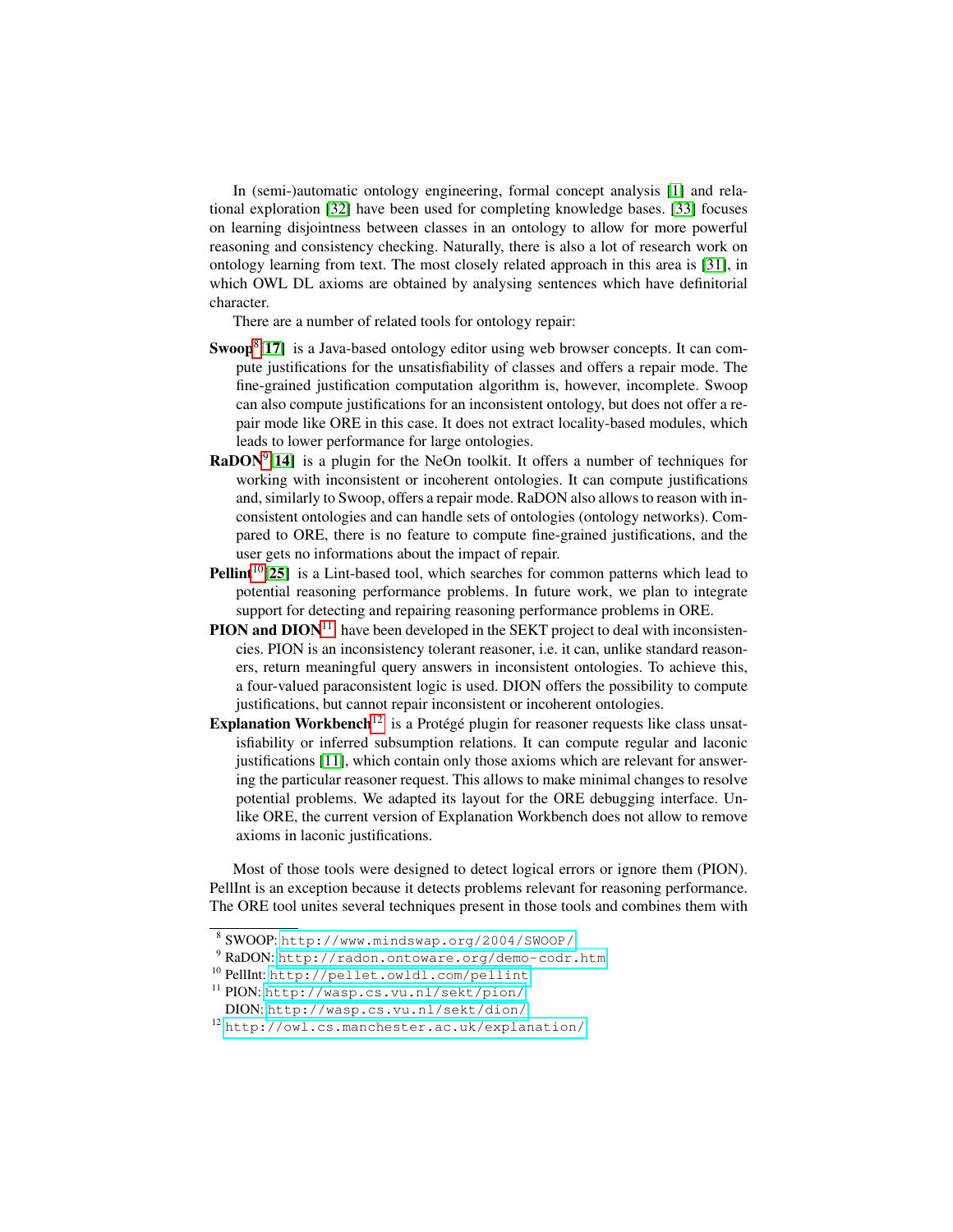the DL-Learner framework to enable suggestions for enrichment. It also enhances other tools by providing support for working on SPARQL endpoints and Linked Data.

# <span id="page-14-0"></span>8 Conclusions and Future Work

We have presented a freely available tool for ontology repair and enrichment. It integrates state-of-the-art methods from ontology debugging and supervised learning in OWL in an intuitive, wizard-like interface. It combines the advantages of other tools and provides new functionality like the enrichment part of the tool. An evaluation on real ontologies has shown the need for a repair and enrichment tool and, in particular, the benefits of ORE.

In future work, we aim at integrating support for further modelling problems apart from inconsistencies and unsatisfiable classes. Those problems will be ordered by severity reaching from logical problems to suggested changes for improving reasoner performance. We plan to improve the enrichment part by suggesting other types of axioms, e.g. disjointness. We also plan to evaluate and optimise the SPARQL/Linked Data component of ORE. Possibly, we will provide an alternative web interface and appropriate hardware infrastructure for ORE such that it can be used for online analysis of Web of Data knowledge bases. In addition to those features, a constant evaluation of the underlying methods will be performed to improve the foundations of ORE.

#### References

- <span id="page-14-11"></span>1. Franz Baader, Bernhard Ganter, Ulrike Sattler, and Baris Sertkaya. Completing description logic knowledge bases using formal concept analysis. In *IJCAI 2007*. AAAI Press, 2007.
- <span id="page-14-9"></span>2. Liviu Badea and Shan-Hwei Nienhuys-Cheng. A refinement operator for description logics. In *ILP 2000*, volume 1866 of *LNAI*, pages 40–59. Springer, 2000.
- <span id="page-14-8"></span>3. William W. Cohen and Haym Hirsh. Learning the CLASSIC description logic: Theoretical and experimental results. In *KR 94*, pages 121–133. Morgan Kaufmann, 1994.
- <span id="page-14-10"></span>4. Floriana Esposito, Nicola Fanizzi, Luigi Iannone, Ignazio Palmisano, and Giovanni Semeraro. Knowledge-intensive induction of terminologies from metadata. In *ISWC 2004*, volume 3298 of *LNCS*, pages 441–455. Springer, 2004.
- <span id="page-14-4"></span>5. Nicola Fanizzi, Claudia d'Amato, and Floriana Esposito. DL-FOIL concept learning in description logics. In *ILP 2008*, volume 5194 of *LNCS*, pages 107–121. Springer, 2008.
- <span id="page-14-2"></span>6. Bernardo Cuenca Grau, Ian Horrocks, Yevgeny Kazakov, and Ulrike Sattler. Modular reuse of ontologies: Theory and practice. *J. Artif. Intell. Res. (JAIR)*, 31:273–318, 2008.
- <span id="page-14-7"></span>7. Nicola Guarino and Christopher A. Welty. An overview of ontoclean. In Steffen Staab and Rudi Studer, editors, *Handbook on Ontologies*, pages 151–172. Springer, 2004.
- <span id="page-14-6"></span>8. Peter Haase, Frank van Harmelen, Zhisheng Huang, Heiner Stuckenschmidt, and York Sure. A framework for handling inconsistency in changing ontologies. In *ISWC 2005*, volume 3729 of *LNCS*, pages 353–367, Galway, Ireland, 2005. Springer.
- <span id="page-14-3"></span>9. Sebastian Hellmann, Jens Lehmann, and Sören Auer. Learning of OWL class descriptions on very large knowledge bases. *Int. Journal on Semantic Web and Information Systems*, 5(2):25–48, 2009.
- <span id="page-14-5"></span>10. Sebastian Hellmann, Claus Stadler, Jens Lehmann, and Sören Auer. Dbpedia live extraction. In *Proc. of 8th International Conference on Ontologies, DataBases, and Applications of Semantics (ODBASE)*, volume 5871 of *Lecture Notes in Computer Science*, pages 1209– 1223, 2009.
- <span id="page-14-1"></span>11. Matthew Horridge, Bijan Parsia, and Ulrike Sattler. Laconic and precise justifications in OWL. In *The Semantic Web - ISWC 2008*, volume 5318 of *LNCS*, pages 323–338. Springer, 2008.